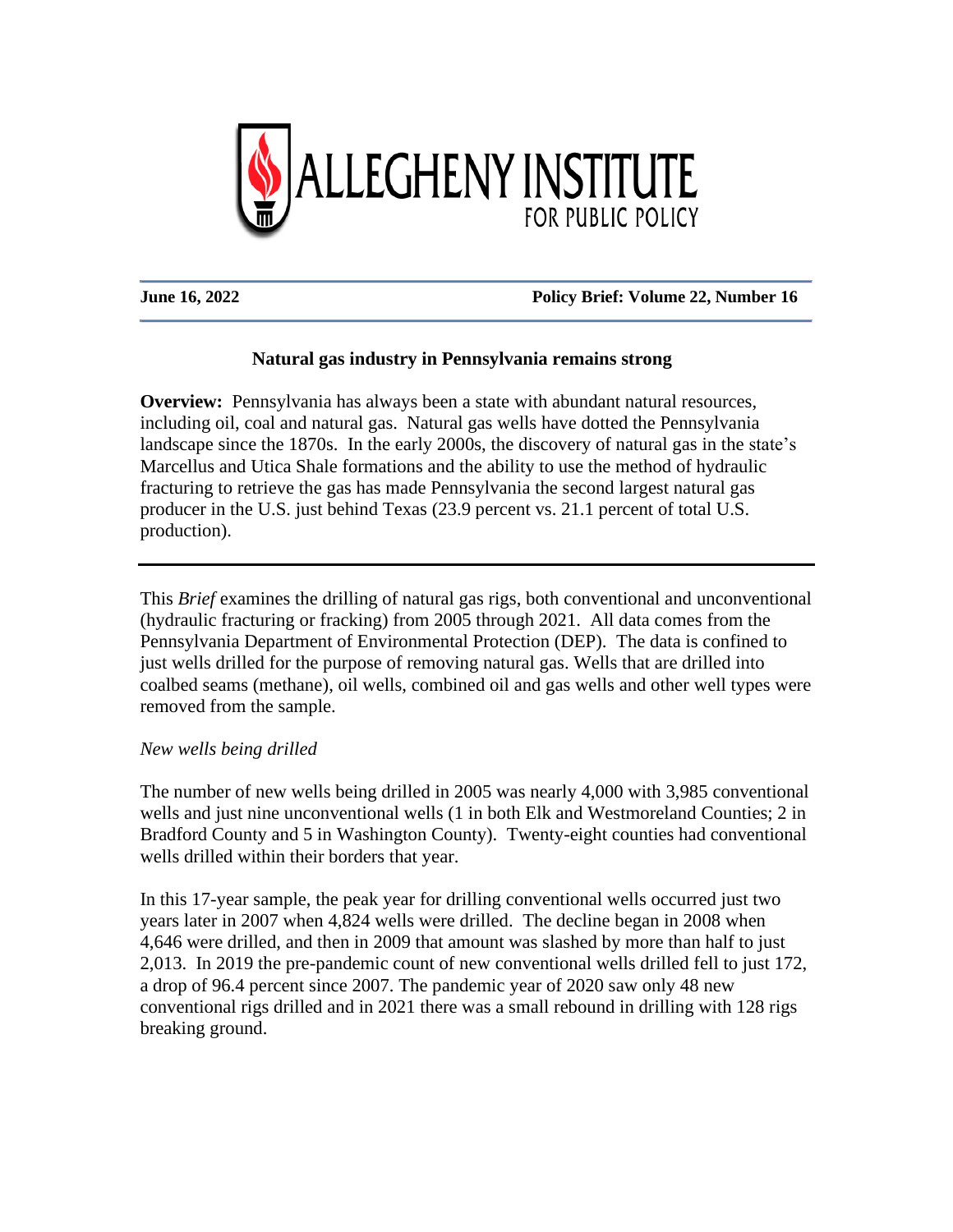The accessibility of the Marcellus and Utica Shale formations played an important role in the decline in the number of new conventional wells being drilled as drillers switched over to unconventional wells.

As mentioned, in 2005 there were just nine new unconventional wells drilled. By 2010 that number reached 1,601. The peak for new unconventional wells was in 2011 when 1,958 were drilled. In 2019 that number had fallen to 576 and in 2020 fell further to 467 before bouncing back up to 519 in 2021.

## *Price of natural gas*

The U.S. Energy Information Association keeps track of the price of natural gas as sold on the New York Mercantile Exchange (NYMEX) also known as the Henry Hub Natural Gas Spot Price. The trading price of natural gas will either encourage drillers when the price is high or discourage them otherwise.

In 2005 the average annual price for natural gas was \$8.69 per million British Thermal Units (BTUs). That price dipped below \$7.00 in 2006 and 2007 before reaching \$8.86 in 2008. In 2009 the price fell to \$3.94. From 2010 to 2019 the annual average price of natural gas ranged from a low of \$2.56 (2019) to \$4.37 (2010 and 2014). In 2020 it bottomed out at \$2.03 before rising to \$3.89 in 2021.

## *Total natural gas wells in the Commonwealth*

While the falling price of natural gas may have discouraged producers from drilling too many new rigs each year, the total number of wells producing continued to climb. It is also worth noting that not every rig that is drilled becomes a productive well. Whether or not a well is productive, or for how long it will produce, depends on the size of the gas pool it has tapped into.

In 2005 there were a total of 35,428 natural gas wells actively producing in the state with just eight of those being unconventional wells. The peak during the sample was in 2018 when 55,036 wells were producing natural gas. Of this total 46,638 were conventional and nearly 8,400 were unconventional. The number of producing conventional wells increased by 32 percent while the number of unconventional wells increased dramatically.

The number of producing conventional wells fell a bit in 2019 to 45,225 and then slid further to 38,751 in 2020 before rebounding slightly in 2021 to 43,207. In contrast the total number of producing unconventional wells kept rising, reaching 10,366 in 2021.

This despite the falling price of natural gas as traded on NYMEX.